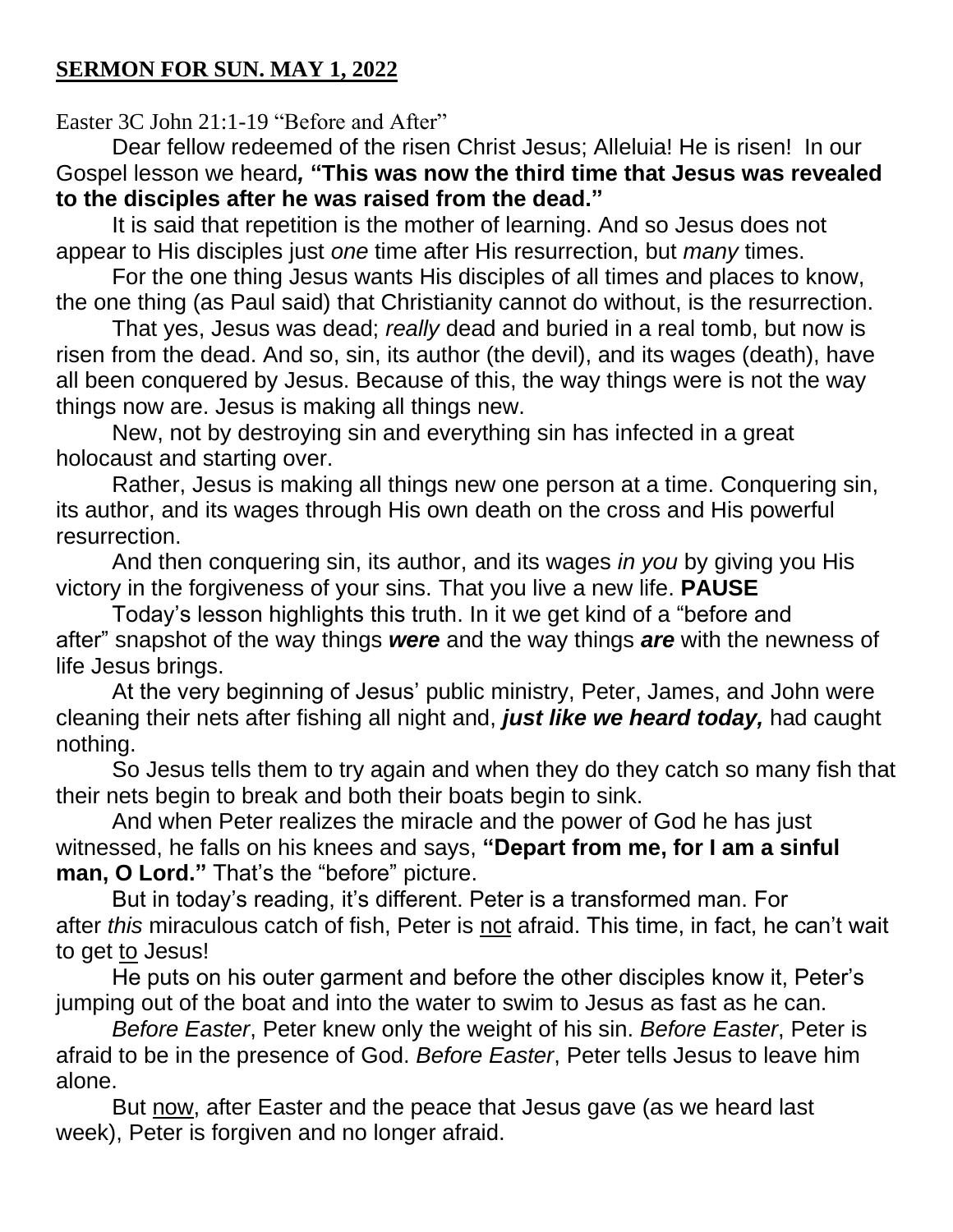**So the first thing to notice about this text is:** Jesus has not changed. What He did *before* Easter He now does after Easter.

What changed is us. Jesus' death and resurrection was not to make *Jesus* new, but to make *us* new. To raise us from sin, fear, and death to a new life in Him.

Not a new super-spiritualized life, but a new life we live out in our various callings, or vocations.

Jesus prayed in the high priestly prayer, not to take us out of this world, but to make us new in this world. And we see that in Peter. He is a changed man. *And so are you***.**

And yet it seems there's something on Peter's mind. For right after this, Jesus (who knows and provides what we need) asks him three times: *Simon, son of John, do you love me?*

He asks three times, which mirrors Peter's three denials of Jesus not long before. Jesus gives Peter the opportunity to confess Him. That's the *what* of what's happening here; the question is: *why?*

*Was Peter earning Jesus' forgiveness?* Absolutely not! Jesus died for Peter's denials on the cross. That's done and over with. Jesus doesn't even bring it up.

But if Peter and you are like me, even after you know you're forgiven, you still have regrets. You still have those nagging voices in your head.

Our Lord may **forgive our iniquities and remember our sins no more**, but it's not so easy for us. We remember.

I *often* forget the good I do, but I often cannot seem to forget the wish-I-coulddo-that-one-overs. Those sins Satan uses to haunt and taunt us.

And so, it's not that Jesus was holding his sin against Peter - *Peter* was holding his sin against Peter!

Sometimes the hardest person to forgive is yourself.

So Jesus lovingly gives Peter three more chances to confess Him. Again, not because Jesus needed it, but because Peter did.

And did it make a difference? Do we see a new Peter? Well yes, for the Peter who was so afraid of death *before* Easter that he denied knowing Jesus three times, would later go to death on a cross for openly confessing Jesus.

Jesus tells him it will be so. Peter the denier would be Peter the martyr because of the death and resurrection of Jesus was at work in him.

That same death and resurrection of Jesus that is working in you.

We can't know what the future holds, but Jesus knows. And He is preparing you for it. Making you new for it. Just like Peter.

**The second thing** to take note of in today's text is the term Jesus calls His disciples as they are out fishing. He says to them, *"***Children, do you have any fish?"** Children.

They're children here - not disciples, not apostles. For those two titles focus more on **what** *they* **do** – they are those who follow, those who are sent.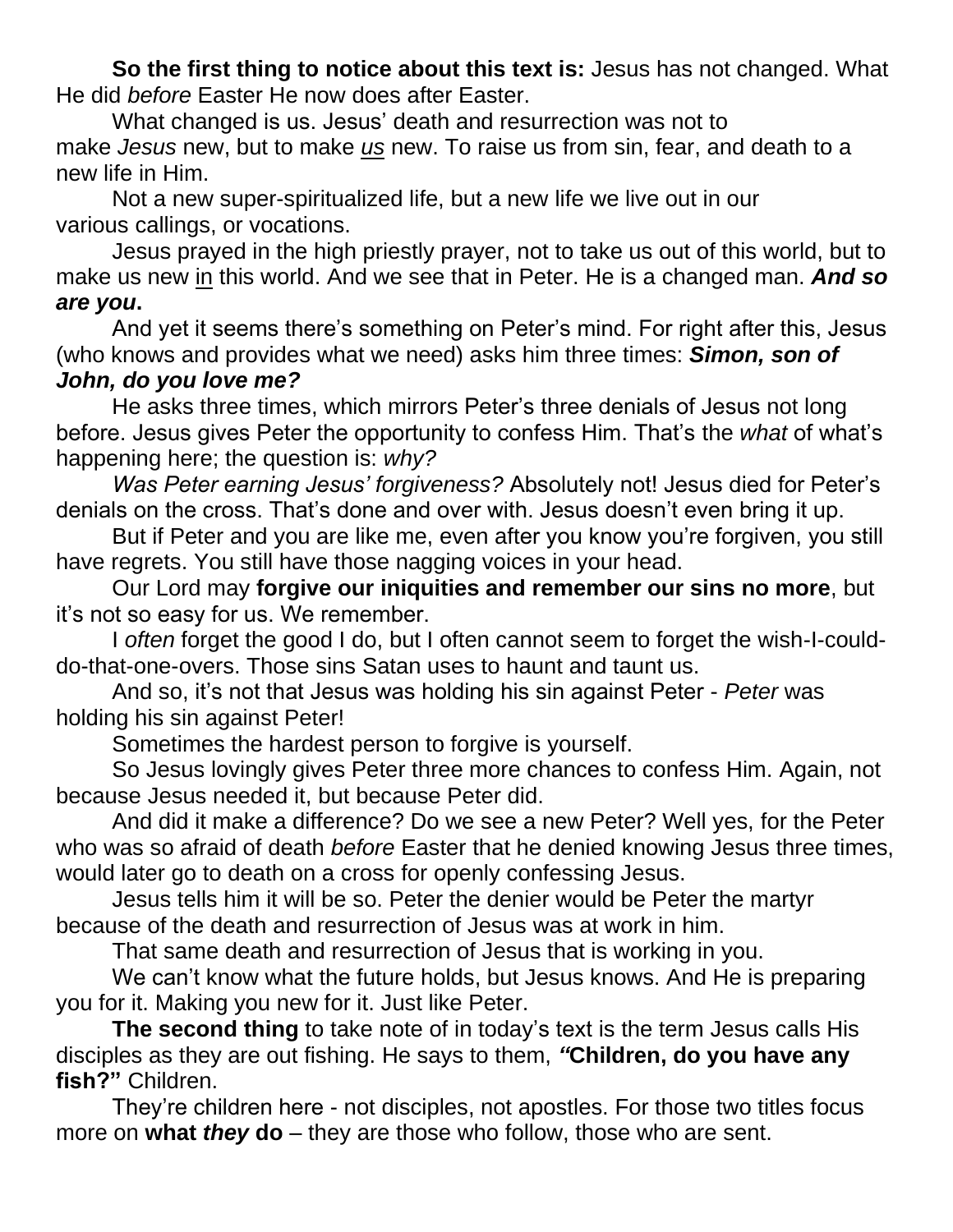But *children* focuses on what God has done. Being a child is something that happens to you. You are born or adopted into a family. You can't do anything to make yourself a child

And so while disciple and apostle is the calling given to them and what they did, children is who they are.

That's important because, once again, the disciples had failed! They fished all night and (again!) caught nothing.

They'd denied, betrayed, doubted, ran away, and hid when the going got tough. Sort of like how often we fail in our vocations, in our lives, in the tasks assigned to us.

But that does not change their status as children of God. For children don't have to earn their way into the family or earn their keep in it - they are loved because they are children.

So it is with the disciples, so it is with Paul - who Jesus made His child even though he'd persecuted those who followed Christ, and so it is with us.

We're children of God because we've been made so in Holy Baptism. In those waters Jesus came to us and said: *you are mine*. And so, we are.

And that day was Easter day for us! For on that day we died with Christ and rose with Christ to a new life.

And so these fishermen who don't seem to be able to catch any fish, Jesus will use to be His fishers of men.

And they would be not because of *their* skill and ability, but just as out on the lake, *Jesus* would be working, providing the catch while working through his disciples.

If you ever think you're too much of a failure for Jesus to use you - as a parent, a child, a Christian, just remember the disciples and take heart!

If Jesus wants *them* as His children, then He can transform your life to use you as witnesses as well.

**The third thing** to take away from this account today is that it is a picture of the kingdom of God coming to us.

This is what we pray for in the Lord's Prayer when we say *Thy kingdom come.*

With those words we're not just praying for God's kingdom of glory, to come and bring the present world to an end.

No, we're praying for His kingdom of grace to come to us here and now, just as it did, on the shore of the Sea of Galilee that day and to Paul on the road to Damascus.

His kingdom of grace comes to us here today as the Lord comes to us, unworthy as we are, with His Word and Spirit and forgiveness and makes us His own.

Today's readings show us that Jesus is here with us now, bringing His kingdom to us and bringing us into His kingdom. He is active in all our vocations and walks of life.